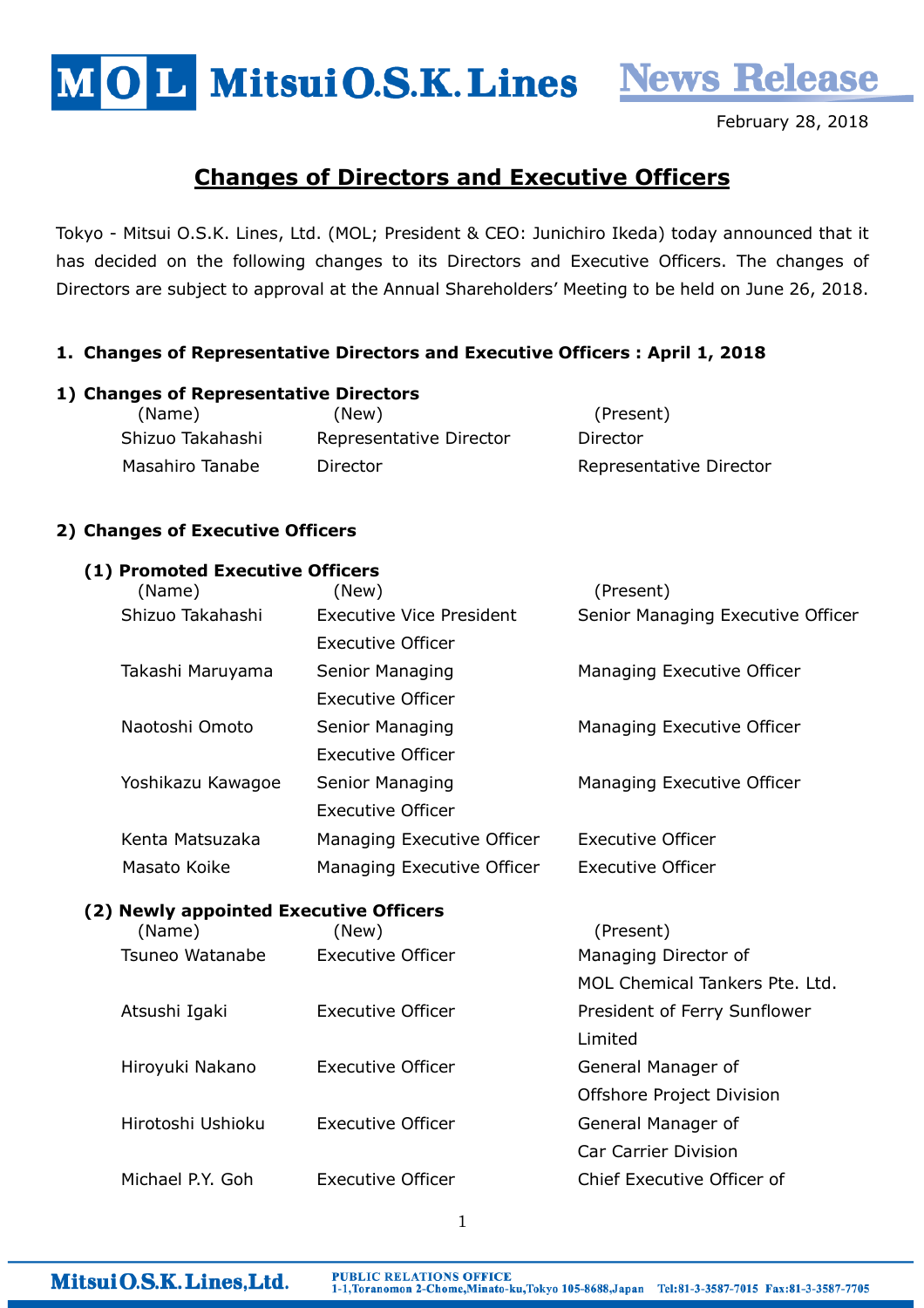### (3) Retiring Executive Officers: March 31, 2018

| (Name)          | (New: As of April 1, 2018)                             | (Present)                         |  |
|-----------------|--------------------------------------------------------|-----------------------------------|--|
| Masahiro Tanabe | Director,                                              | Representative Director,          |  |
|                 | Adviser to Utoc Corporation                            | <b>Executive Vice President</b>   |  |
|                 |                                                        | Executive Officer                 |  |
| Akio Mitsuta    | Director of                                            | Senior Managing Executive Officer |  |
|                 | MOL Chemical Tankers Pte. Ltd.                         |                                   |  |
| Toshiya Konishi | Adviser to                                             | Managing Executive Officer        |  |
|                 | MOL Logistics (JAPAN) Co., Ltd.                        |                                   |  |
|                 | (To be appointed as Senior Managing Director in June.) |                                   |  |
| Hikaru Isegawa  | Adviser to                                             | <b>Executive Officer</b>          |  |
|                 | MOL Logistics (JAPAN) Co., Ltd.                        |                                   |  |
|                 | (To be appointed as Managing Director in June.)        |                                   |  |

## 3) Executive Officers and their Responsibilities on and after April 1, 2018

| (Title)<br>Chairman<br><b>Executive Officer</b>      | (Name)<br>Koichi Muto | (Responsibilities)                                                                                                                                                                                                                                                                                           |
|------------------------------------------------------|-----------------------|--------------------------------------------------------------------------------------------------------------------------------------------------------------------------------------------------------------------------------------------------------------------------------------------------------------|
| President,<br><b>Chief Executive Officer</b>         | Junichiro Ikeda       |                                                                                                                                                                                                                                                                                                              |
| Executive Vice President<br><b>Executive Officer</b> | Shizuo Takahashi      | Assistant to President,<br>Chief Compliance Officer,<br>Chief Information Officer,<br>Deputy Director General,<br>Technology Innovation Unit,<br>Responsible for ;<br>Corporate Audit Division,<br>Secretaries & General Affairs Division,<br>Corporate Marketing Division,<br>MOL Information Systems, Ltd. |
| Senior Managing<br><b>Executive Officer</b>          | Takeshi Hashimoto     | Director General, Energy Transport<br>Business Unit,<br>Supervisor for ;<br>Steaming Coal Carrier Division,<br>LNG Carrier Division,<br>Responsible for ;<br>Energy Business Strategy Division,<br>Bunker Business Division,<br>Offshore Project Division                                                    |
| Senior Managing<br><b>Executive Officer</b>          | Akihiko Ono           | Deputy Director General,<br>Safety Operations Headquarters,<br>Deputy Director General, Product Transport<br>Business Unit,<br>Responsible for ;<br>Corporate Planning Division,<br>Liner Business Management Division                                                                                       |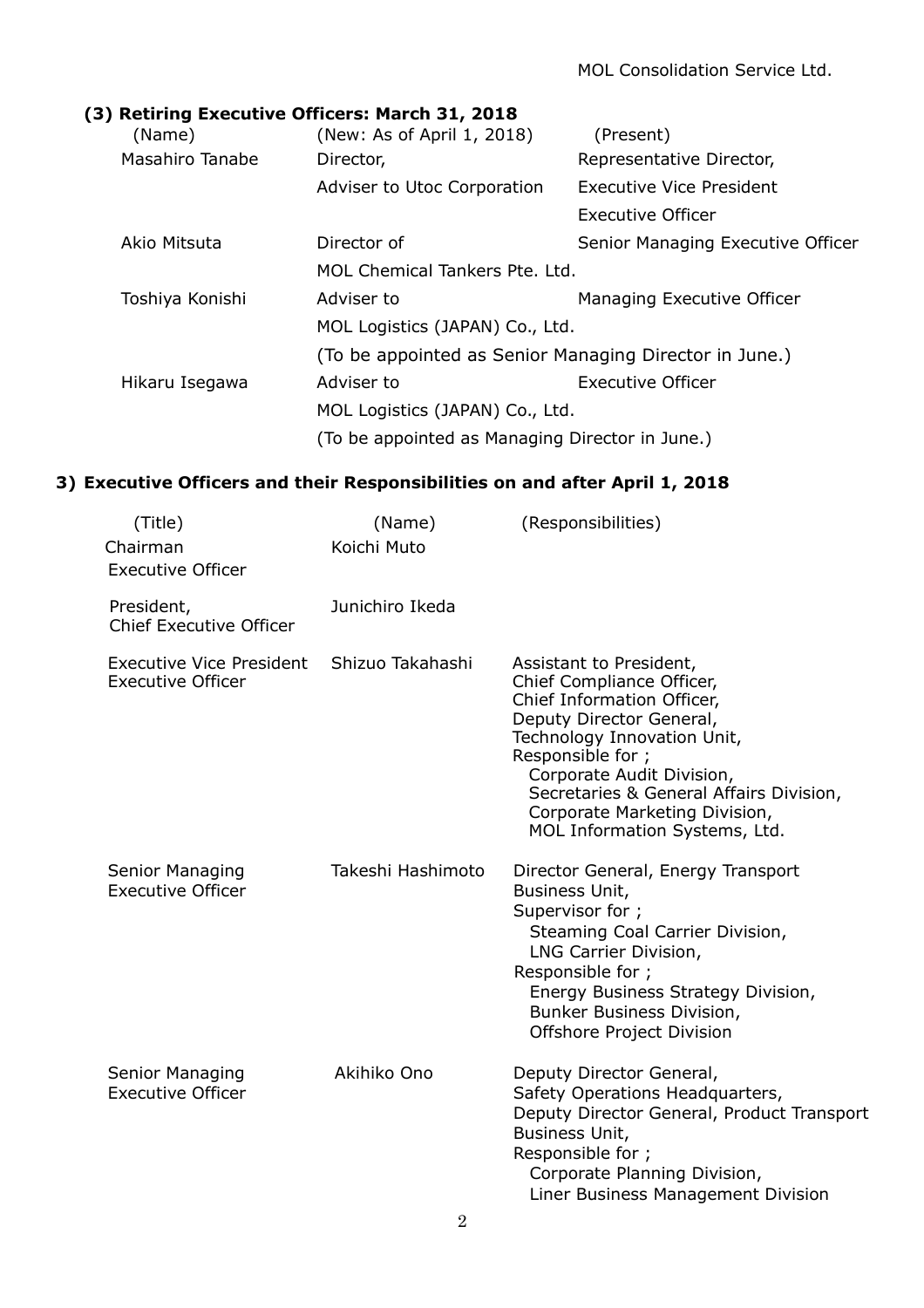| Senior Managing<br><b>Executive Officer</b> | Takashi Maruyama  | Chief Financial Officer,<br>Responsible for ;<br>Corporate Communication Division (IR),<br>Finance Division,<br><b>Accounting Division</b>                                                                        |
|---------------------------------------------|-------------------|-------------------------------------------------------------------------------------------------------------------------------------------------------------------------------------------------------------------|
| Senior Managing<br><b>Executive Officer</b> | Naotoshi Omoto    | Director General, Product Transport<br>Business Unit,<br>Responsible for ;<br>Europe, Africa and the Americas Area,<br><b>Car Carrier Division</b>                                                                |
| Senior Managing<br><b>Executive Officer</b> | Yoshikazu Kawagoe | Chief Technical Officer, Director General,<br>Technology Innovation Unit,<br>Responsible for ;<br>Technical Division,<br>Smart Shipping Division,<br>Secondarily Responsible for MOL<br>Information Systems, Ltd. |
| Managing<br><b>Executive Officer</b>        | Koichi Yashima    | Responsible for ;<br>Human Resources Division,<br>New & Clean Energy Business Division,<br>Kansai Area                                                                                                            |
| Managing<br><b>Executive Officer</b>        | Mitsujiro Akasaka | Responsible for Asia, the Middle East and<br>Oceania Area, Chief Executive<br>Representative, Asia, Middle East, Oceania,<br>Managing Director of MOL (Asia Oceania)<br>Pte. Ltd.                                 |
| Managing<br><b>Executive Officer</b>        | Toshiaki Tanaka   | Director General, Dry Bulk Business Unit,<br>Responsible for ;<br>Dry Bulk Business Planning &<br>Co-ordianation Division,<br>Dry Bulk Carrier Division (B),<br>Dry Bulk Carrier Supervising Division             |
| Managing<br><b>Executive Officer</b>        | Masanori Kato     | Director General, Safety Operations<br>Headquarters,<br>Responsible for ;<br>Human Resources Division,<br>Marine Safety Division,<br>Secondarily Responsible for Smart Shipping<br><b>Division</b>                |
| Managing<br><b>Executive Officer</b>        | Kenta Matsuzaka   | Deputy Director General, Energy Transport<br>Business Unit,<br>Responsible for ;<br>LNG Carrier Division,<br>LNG Safety Management Division                                                                       |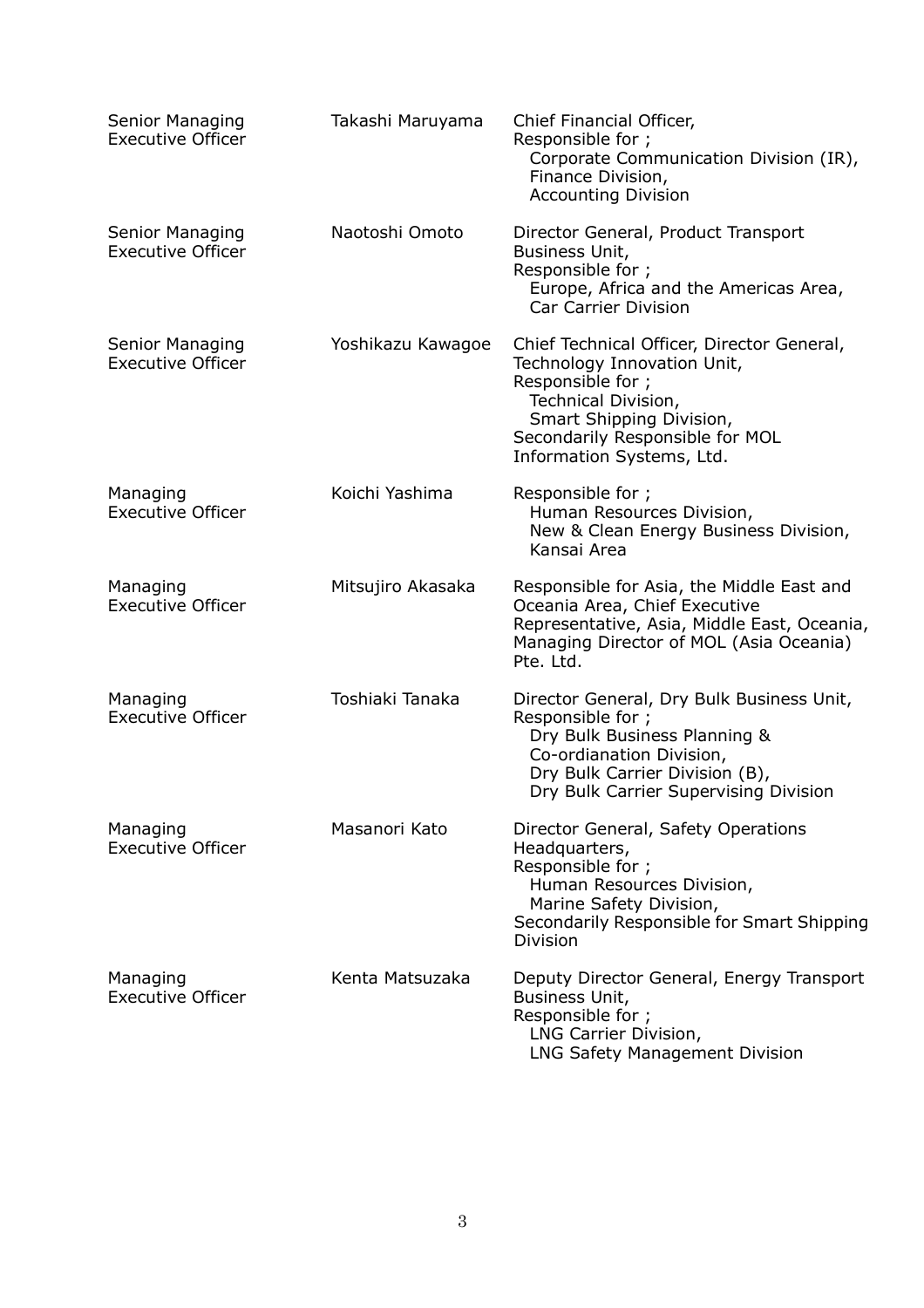| Managing<br><b>Executive Officer</b> | Masato Koike       | Deputy Director General, Energy Transport<br>Business Unit,<br>Responsible for ;<br>Tanker Division (A),<br>Tanker Division (B),<br>Tanker Safety Management Division,<br>Secondarily Responsible for;<br><b>Bunker Business Division</b>                                                        |
|--------------------------------------|--------------------|--------------------------------------------------------------------------------------------------------------------------------------------------------------------------------------------------------------------------------------------------------------------------------------------------|
| <b>Executive Officer</b>             | Masanori Kobayashi | Deputy Director General, Safety Operations<br>Headquarters,<br>Responsible for ;<br>Dry Bulk Carrier Supervising Division,<br>Tanker Safety Management Division,<br>LNG Safety Management Division,<br>Secondarily Responsible for;<br>Marine Safety Division,<br><b>Smart Shipping Division</b> |
| <b>Executive Officer</b>             | Yutaka Hinooka     | Deputy Director General, Product Transport<br>Business Unit,<br>Responsible for Port Projects & Logistics<br><b>Business Division</b>                                                                                                                                                            |
| <b>Executive Officer</b>             | Kayo Ichikawa      | Chief Communication Officer,<br>Responsible for ;<br>Work Efficiency Improvement,<br>Diversity Promotion,<br>Corporate Communication Division,<br>Secondarily Responsible for;<br>Corporate Planning Division,<br><b>Human Resources Division</b>                                                |
| <b>Executive Officer</b>             | Toshinobu Shinoda  | General Manager of Corporate Planning<br><b>Division</b>                                                                                                                                                                                                                                         |
| <b>Executive Officer</b>             | Hirofumi Kuwata    | Deputy Director General, Dry Bulk Business<br>Unit, Deputy Director General, Energy<br>Transport Business Unit,<br>Responsible for Steaming Coal Carrier<br>Division, Secondarily Responsible for Dry<br>Bulk Carrier Division (B)                                                               |
| <b>Executive Officer</b>             | Nobuo Shiotsu      | Deputy Director General, Dry Bulk Business<br>Unit,<br>Responsible for Dry Bulk Carrier Division (A)                                                                                                                                                                                             |
| <b>Executive Officer</b>             | Tsuneo Watanabe    | Deputy Director General, Energy Transport<br>Business Unit,<br>Responsible for Tanker Division (B)<br>(Chemical Tanker Business), Managing<br>Director of MOL Chemical Tankers Pte. Ltd.                                                                                                         |
| <b>Executive Officer</b>             | Atsushi Igaki      | Deputy Director General, Product Transport<br>Business Unit,<br>Responsible for Ferry Business Division,<br>President of Ferry Sunflower Limited                                                                                                                                                 |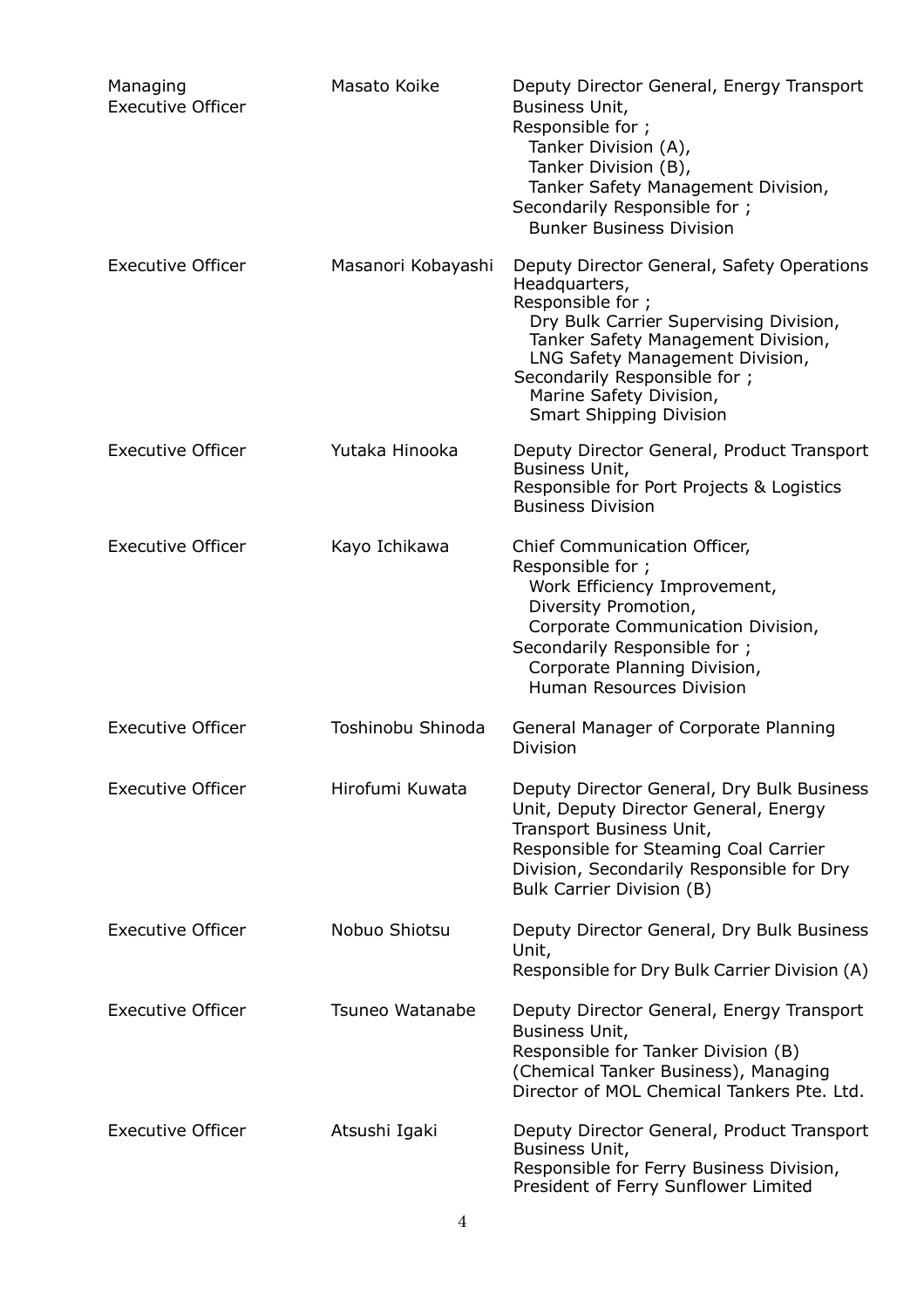| <b>Executive Officer</b> | Hiroyuki Nakano   | Secondarily Responsible for Offshore<br>Project Division                                                                                                                                                                                                                                |
|--------------------------|-------------------|-----------------------------------------------------------------------------------------------------------------------------------------------------------------------------------------------------------------------------------------------------------------------------------------|
| <b>Executive Officer</b> | Hirotoshi Ushioku | General Manager of Car Carrier Division                                                                                                                                                                                                                                                 |
| Executive Officer        | Michael P.Y. Goh  | Deputy Director General, Product Transport<br>Business Unit,<br>Responsible for Port Projects & Logistics<br>Business Division (NVOCC Business),<br>Secondarily Responsible for Asia, the Middle<br>East and Oceania Area, Chief Executive<br>Officer of MOL Consolidation Service Ltd. |